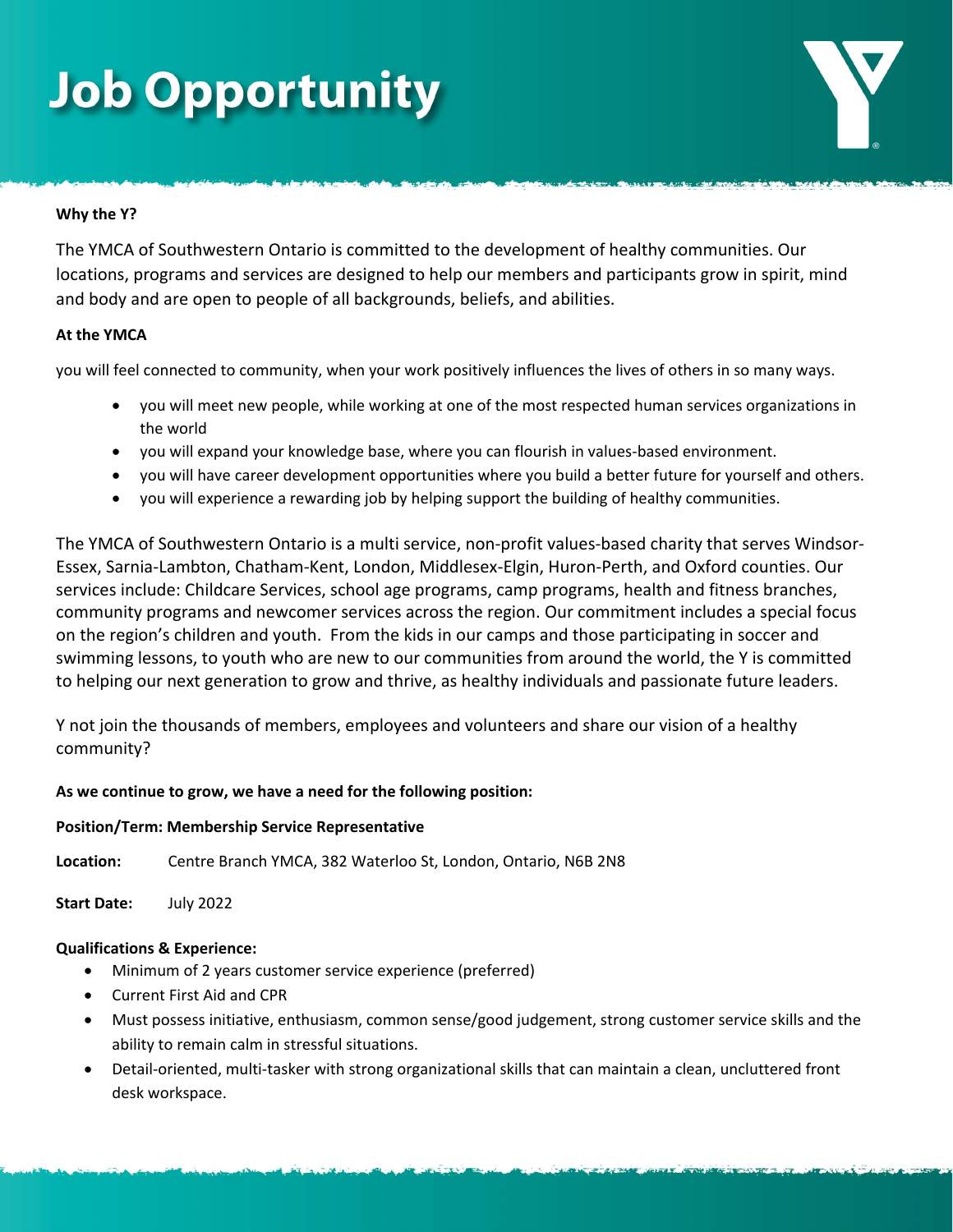# **Job Opportunity**

- Strong communication and relationship-building skills
- PC and database management skills with the ability to perform repetitive data entry duties and learn new software programs and processes quickly.
- Current and acceptable Criminal Record Check with Vulnerable Sector Screening is a condition of employment for all staff and volunteers.
- It is a YMCA of Southwestern Ontario requirement that all employees and volunteers be fully vaccinated against COVID-19. Exemptions will be granted upon receipt of acceptable proof of a permissible Human Rights Code ground.

# **Compensation/Benefits:**

- A YMCA personal membership at our health and fitness branches
- A discount on our Childcare and Camp programs
- Vacation entitlement in accordance with the employment standards regulations
- May be entitled to up to 12 paid personal days applicable with position and contract length.
- Benefits package applicable with position and contract length

### **Schedule:**

• A variety of shifts including early mornings, evenings & weekends

# **Responsibilities:**

- YMCA of Southwestern Ontario policy and procedures
- Act as a YMCA ambassador, demonstrating YMCA core values in your daily work.
- Serve each member, guest, staff and volunteer with courteous service whether in person or via phone.
- Strive to stay informed and up to date on all YMCA programs and events.
- Provide solutions to member concerns and report any issues to Membership Coordinator
- Conduct and track tours for guests and potential members.
- Responsible for the security of the building and members/guests by requiring members to present their cards for scanning and for visitors to sign visitors log and present photo ID.
- Data entry utilizing AVOCADO Software
- Conducts personal financial assistance interviews exercising sound judgment and confidentiality.
- Administrative responsibilities and support to the Membership Coordinator in ensuring the membership processes are followed to standard; front line role in processing memberships, cancellations, Membership Agreement forms, and branch communication.
- Register members and guests for memberships, programs and booking wellness appointments.
- Share personal Y experience with all.
- Share Y Mission stories.

# **To Apply**:

1. In your cover letter, specifically state the position you are applying for and location. Please include specific information detailing how you meet the qualifications we require for this position.